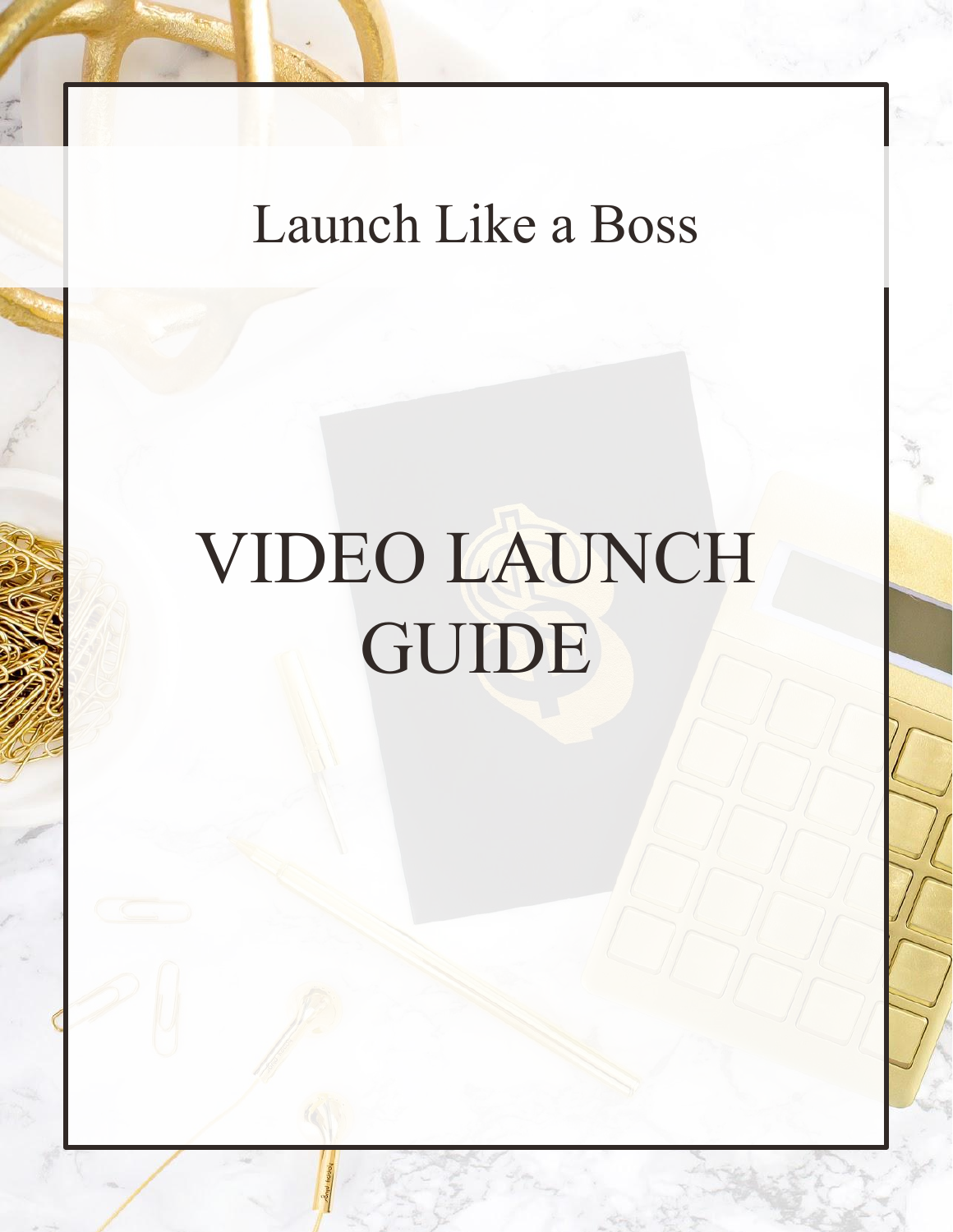### FOUR-PART VIDEO SERIES OUTLINE

#### **Video #1: Inspire**

*"Here's what's possible." This video gives them a reason to really be interested.*

1. Show the opportunity. Show/tell how their life will change with your product.

2. Position. Show/tell why they should listen to you.

3. Teach. It's important not to just go on and on about the opportunity; you have to deliver value.

4. Raise objections and either answer them or promise to answer them in upcoming videos. No matter what your offer is, there will be objections. You need to face them head on.

5. Foreshadow video #2. Let them know there's another video coming, and spark their desire by revealing some of the really cool stuff that they're going to learn in video #2.

6. Call to action. Ask for a comment below the video or on social media.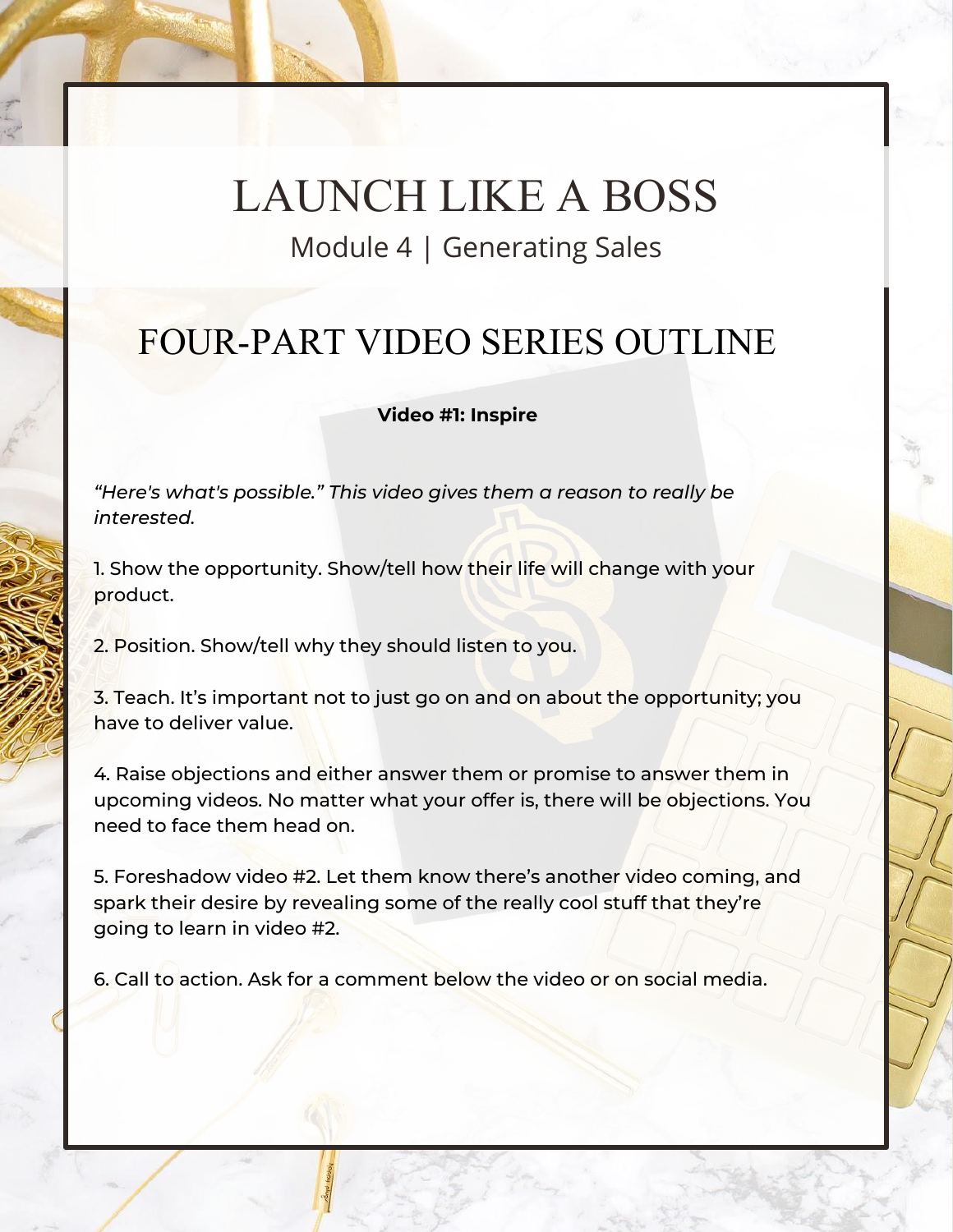#### FOUR-PART VIDEO SERIES OUTLINE

#### **Video #2: Educate**

*"Here's what you need to do." Deliver value, show customers how to get results, and help them imagine actually getting those results for themselves.*

1. Thanks and recap. Thank people for their comments and questions on video #1, and then give a quick recap of what they've learned so far.

2. Recap the opportunity. You won't spend as much time as you did in the first video, but you need to quickly recap the opportunity. Don't ever assume that your prospect has seen or paid attention to or remembered video #1. Remember, they've got busy lives and your launch isn't nearly as important to them as it is to you.

3. Recap your positioning. You need to remind them who you are and why they should listen to you. But don't take too long with this—do it quickly.

4. Teach them what they need to do, and present a case study. Give plenty of detail, so that they can actually see themselves doing it.

5. Address objections. Talk about the top two or three objections and answer them. You want to go after your prospects' big objections to the change or transformation that you're promising.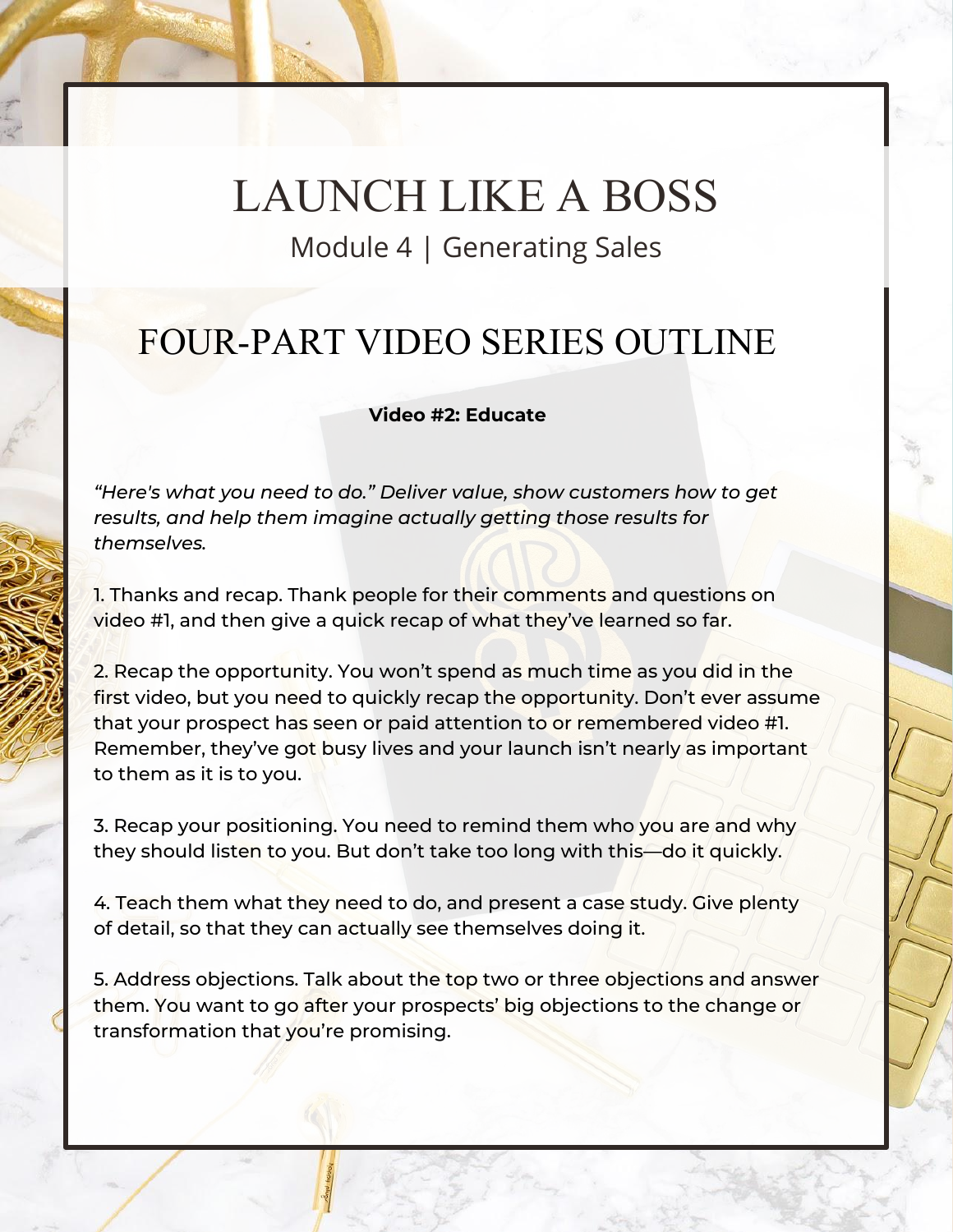## FOUR-PART VIDEO SERIES OUTLINE

6. Foreshadow video #3. You need to let them know you have another video coming soon. Build some anticipation for it by telling them a little about what you're going to teach in that video.

7. Call to action. Ask for a comment on the video or on social media.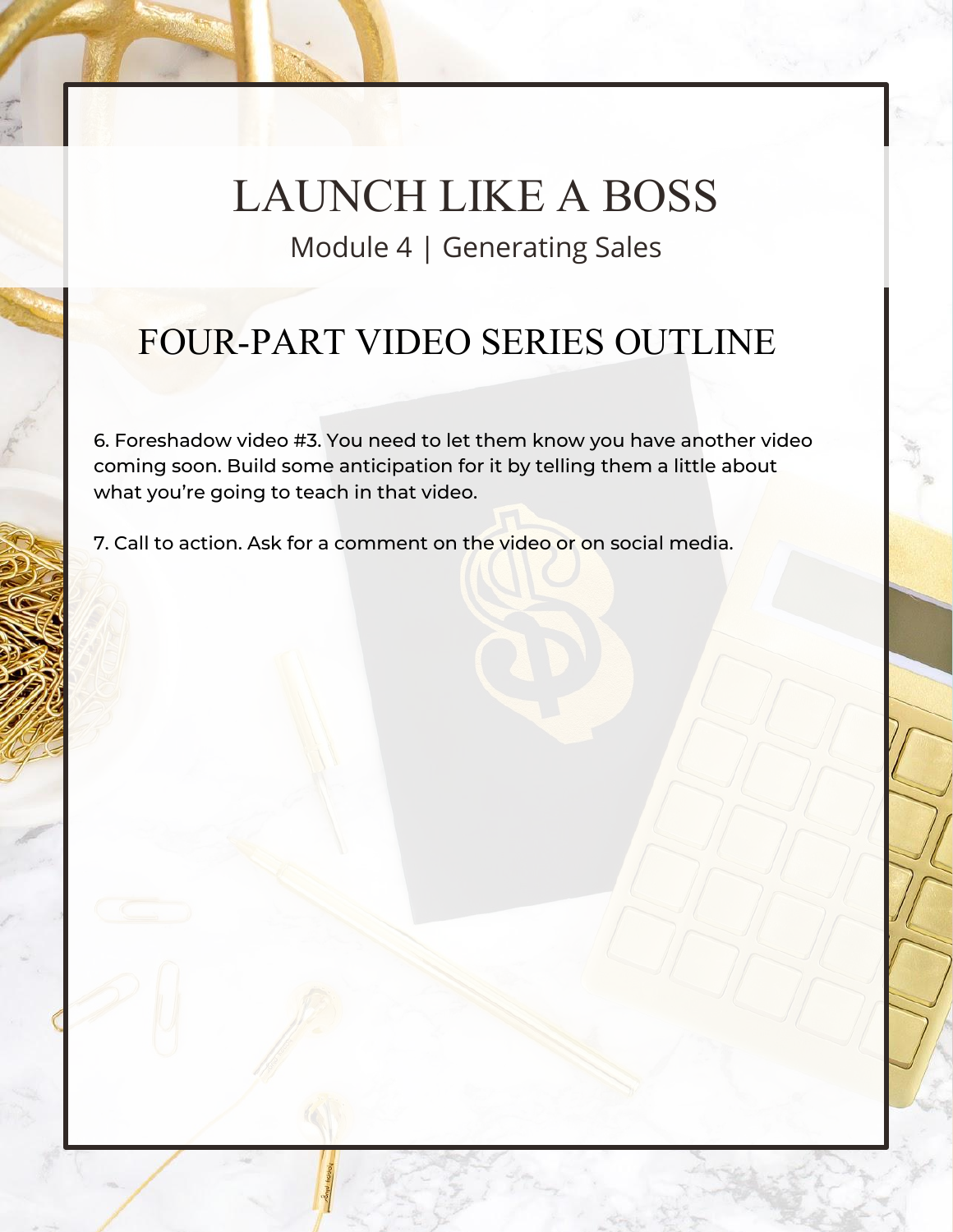#### FOUR-PART VIDEO SERIES OUTLINE

#### **Video #3: A Problem and a Solution**

*"What could hold you back, and how to overcome"*

1. Express thanks and excitement. Thank your viewers for their comments and questions from video #2. Tell them how excited you are and how excited all your viewers are. (And if you did a good job in videos #1 and #2, then your viewers WILL be getting excited.)

2. Quickly recap the opportunity and your positioning. Don't assume they remember (or even saw) your first two videos—briefly describe the opportunity, and remind them who you are and why they should listen to you. Don't take too long with this—move through it quickly.

3. Possibly present a short Case Study.

4. Answer the top questions and doubts people have about why this would work.

5. Explain the big view and how to make it happen. This is where you step back and look at what's really possible. What's the ultimate transformation or change that your prospect can have in their life if they buy your product? Look at it from all angles and project out into their future.

6. Problem. Share one big thing that could get in the way of their success.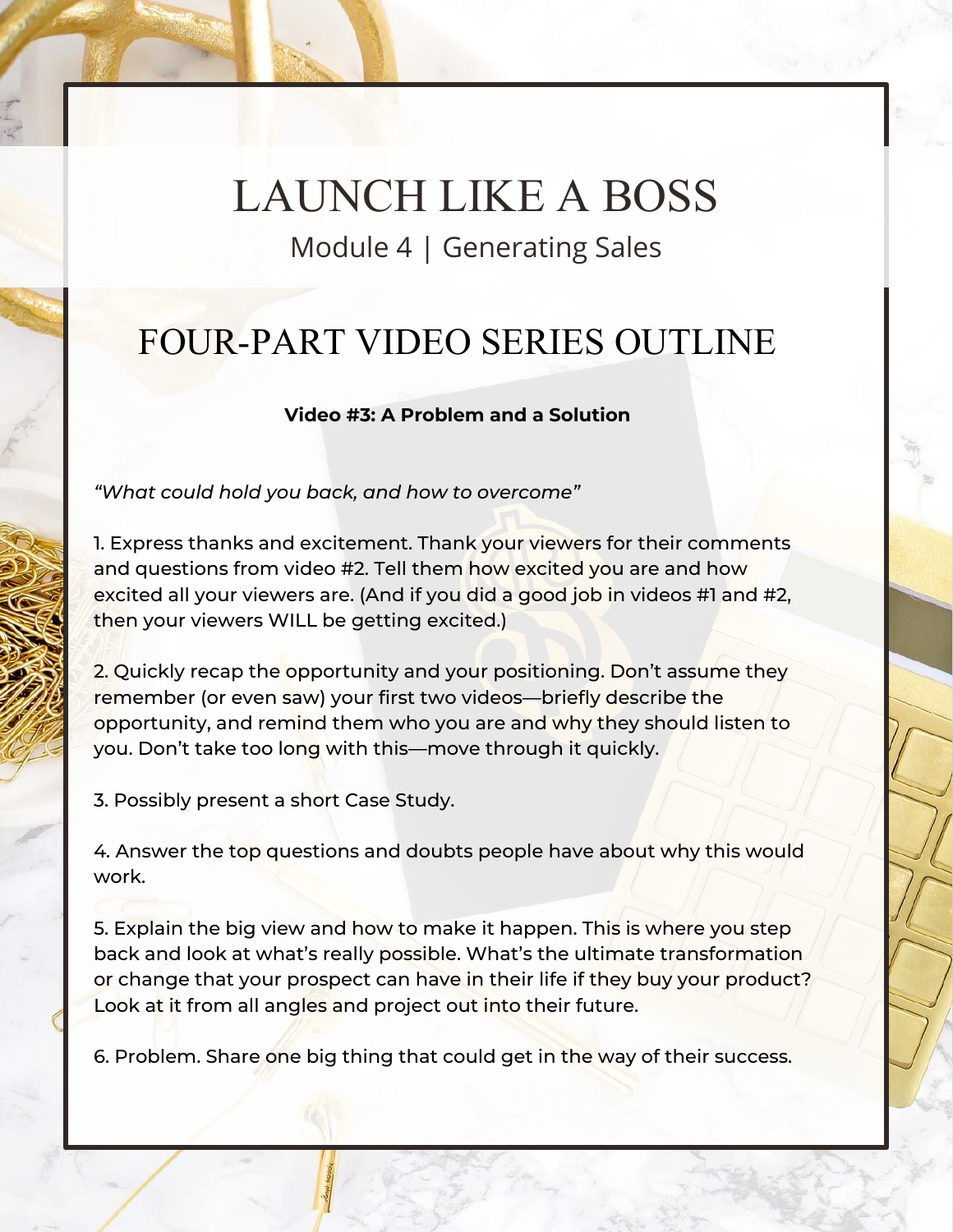## FOUR-PART VIDEO SERIES OUTLINE

7. Solution. Present your product as the solution, and explain how it will overcome the problem.

8. Seed the scarcity of your launch offer. This isn't the main point of the video, but by mentioning it now you'll generate anticipation.

9. Call to action. Ask for a comment on the video or on social media.